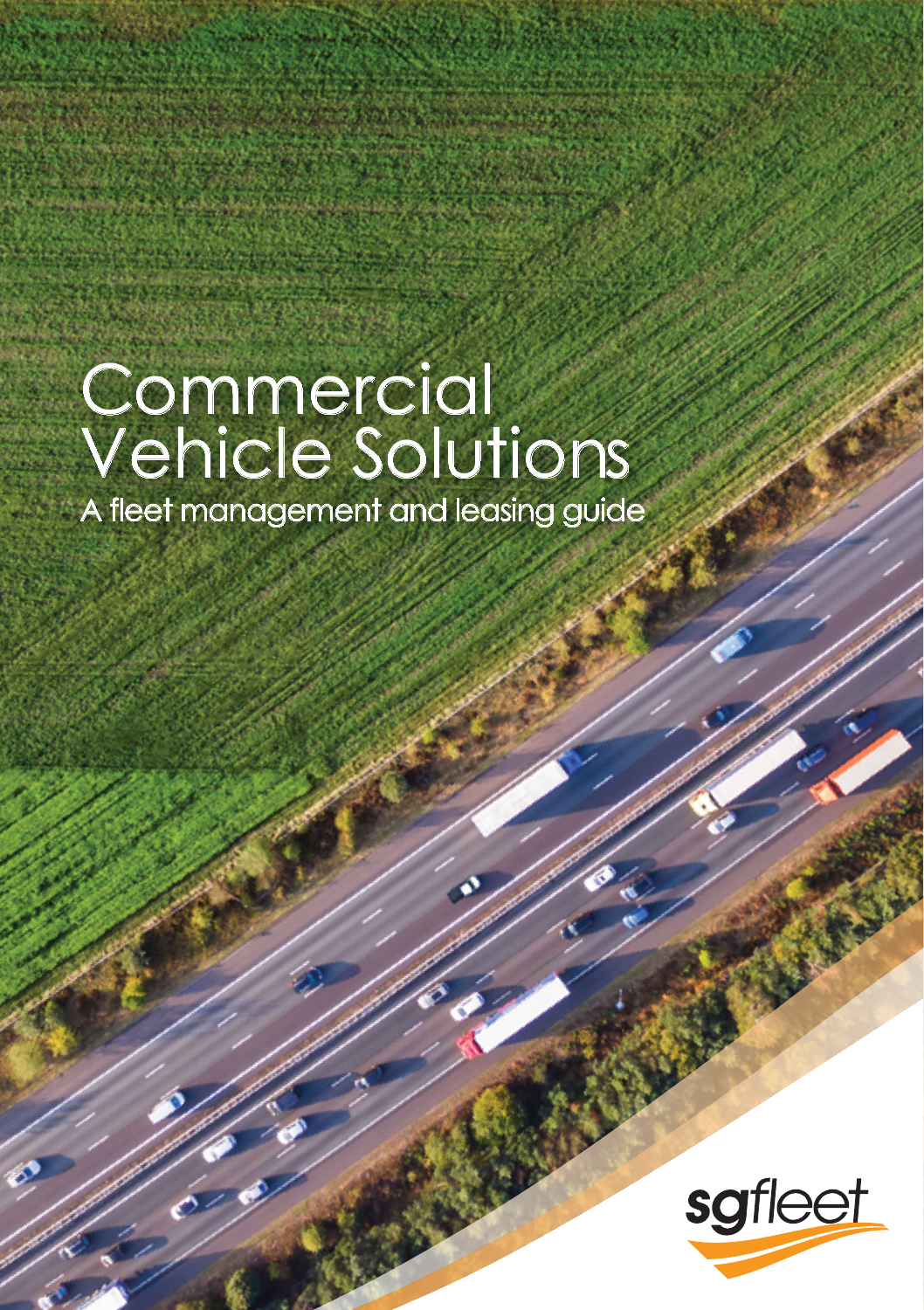## Commercial Vehicle Solutions

We realise managing a complex commercial fleet can be challenging in today's environment.

Why not focus on what is important to your business and let us help you manage your fleet, navigate the various challenges, and assist with controlling costs and compliance?

Our independent expertise in truck leasing and custom-build management has been developed over decades, enabling us to provide technical support and ongoing management services for the entire commercial vehicle life cycle.

Our services and solutions extend to:

- multiple leasing options
- initial commissioning, sourcing and acquisition
- maintenance, registration and toll management
- asset disposal, and
- regular reviews.

*sgfleet* will assist you with generating meaningful cost savings via the following processes:

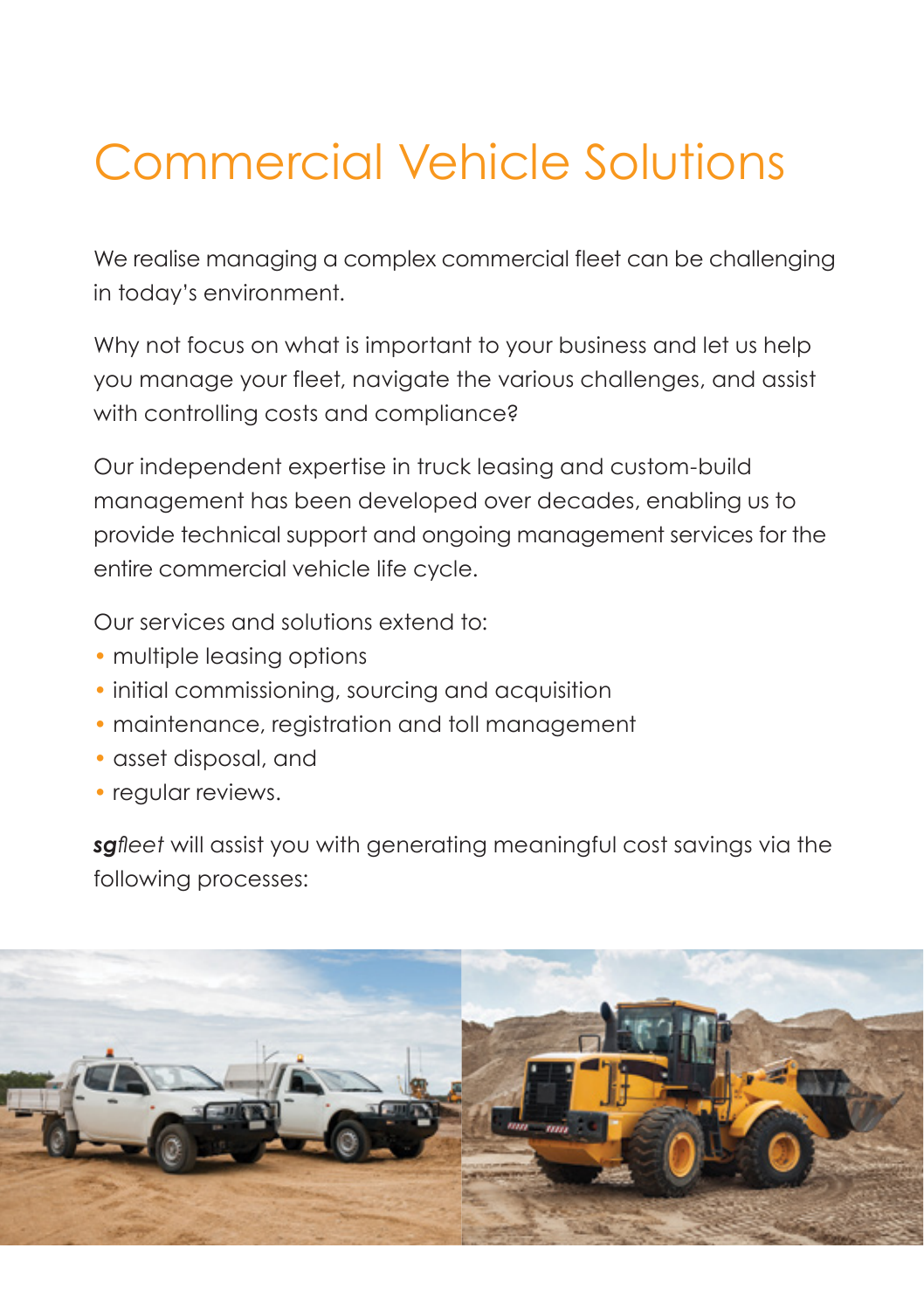

#### Fleet analysis and evaluation

Improve fleet profile by lowering costs and reducing risk



#### Online data management

Oversee all fleet information via a user-friendly web portal, Fleetintelligence



#### Maintenance management

Reduce investment in fleet management software by outsourcing maintenance to a team of dedicated experts



#### Vehicle acquisition and disposal

Reduce administration costs and time, and maximise purchasing and disposal benefits



#### Leasing

Preserve valuable capital by leasing, including sale and leasebacks, and achieve a better return on investment



#### **Telematics**

Track vital data (e.g. driver behaviour/safety/ compliance/tax credits) to improve fleet performance